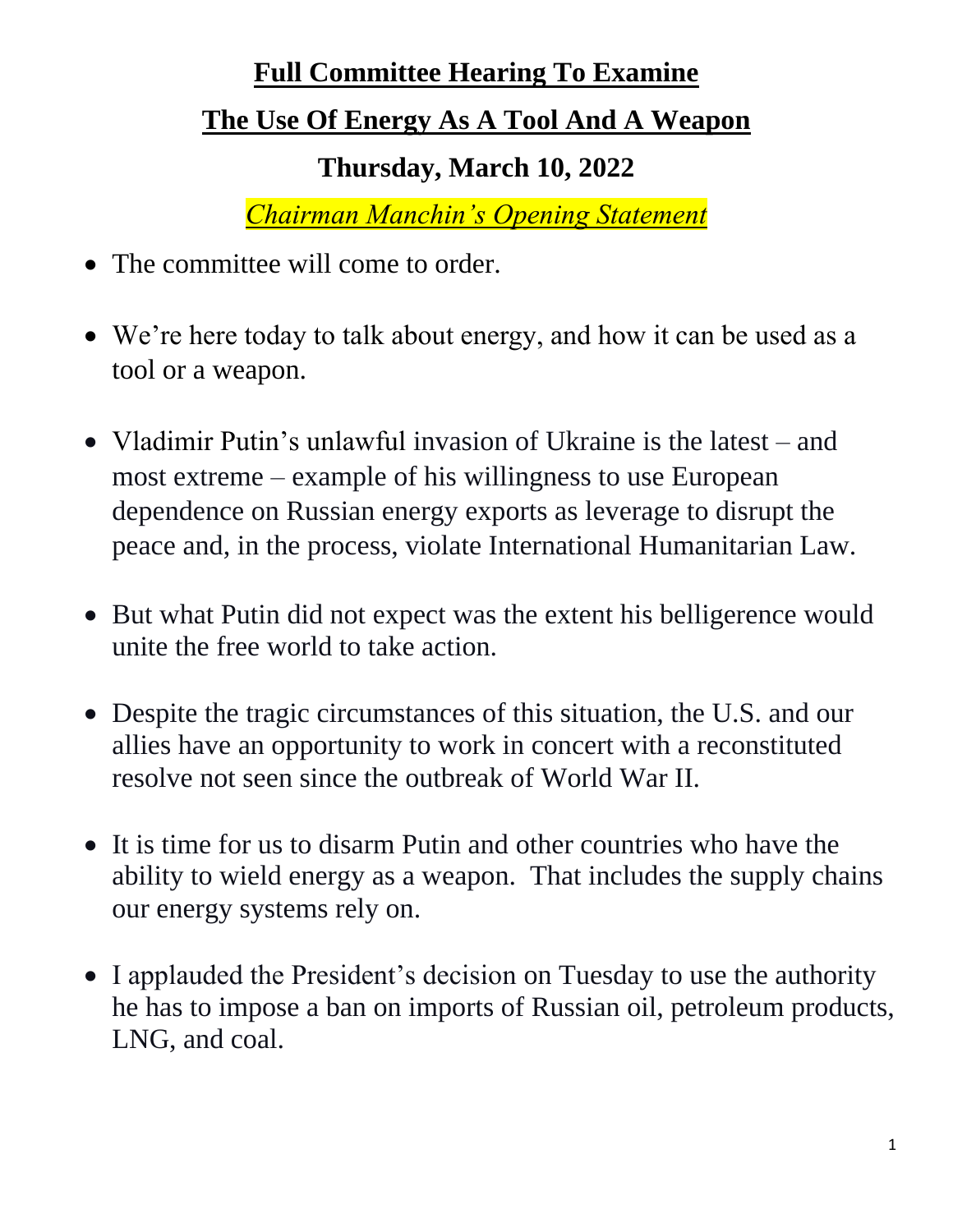- There was broad support in Congress to take that step across various pieces of legislation, earning 44 Senate cosponsors in all.
- The bill Senator Murkowski and I introduced had 37 cosponsors.
- That was a necessary action to stop funding Putin's brutal war on the Ukrainian people.
- But now it's time for us to hone in on how we strategically use energy as a geopolitical tool and for our national security.
- We must use this moment to our advantage, to rebuild our energy systems in a way that makes us less reliant on actors attempting to subvert democracy and who undermine or threaten our allies and partners.
- This requires a focus on domestic energy production, energy infrastructure, and supply chain security.
- This approach must include a near-term, mid-term, and long-term strategic focus, work in concert with the European approach, and operate in reality – including the existential necessity of addressing climate change.
- The International Energy Agency recently released a 10-point plan to cut EU dependence on Russian energy imports.
- This plan appears to be realistic and serious, not aspirational, and it happens to mesh well with my mantra of "innovation, not elimination."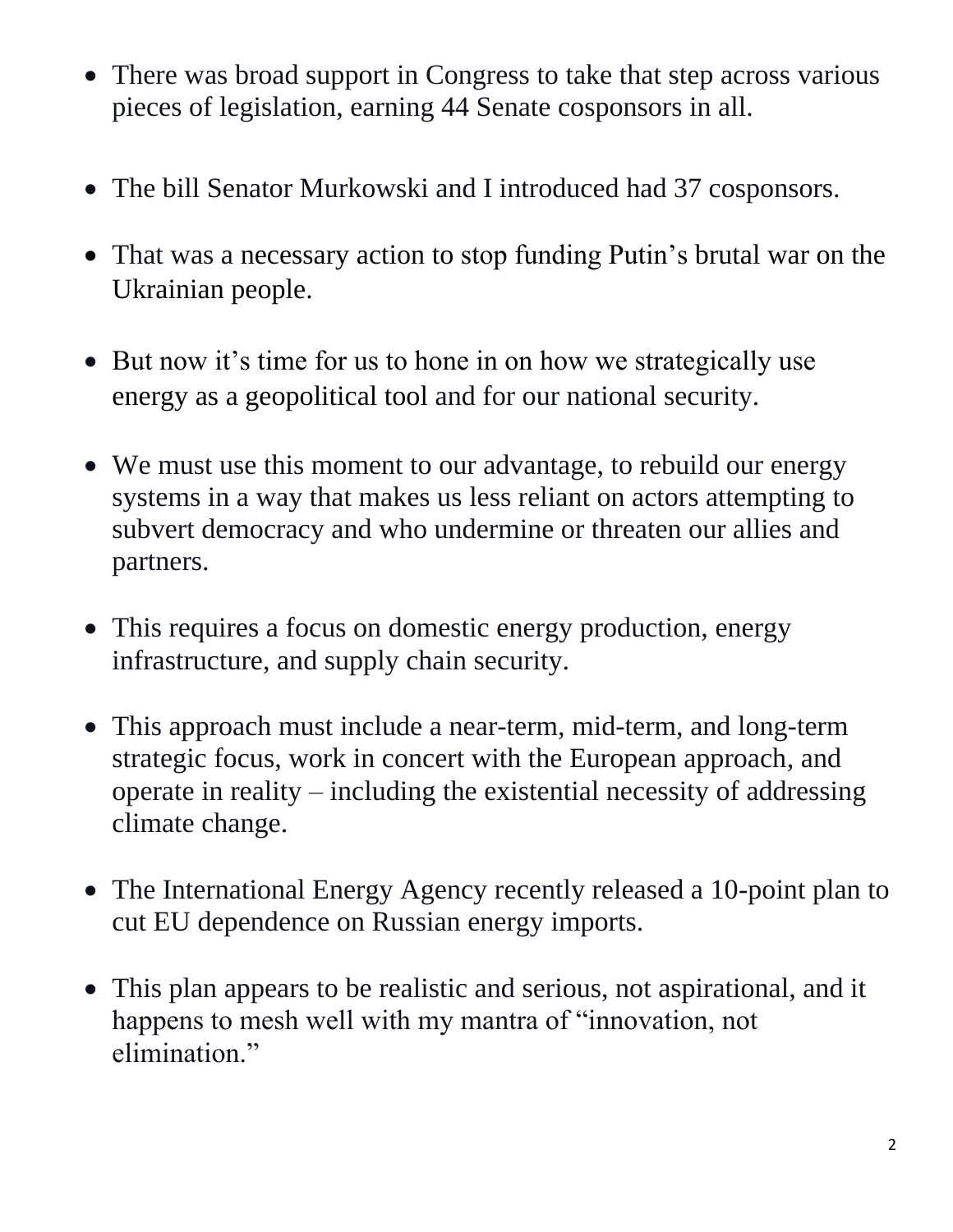- We, too, need a realistic and reasonable plan that is responsive in the immediate term to our domestic needs and those of our allies, while being forward-thinking in the short and longer term.
- The first, immediate action item is to increase our domestic oil and gas production – on both federal and non-federal lands.
- This is going to take both the Administration and industry to step up to the plate, stop pointing fingers, take action, and get it done.
- The Administration has been pointing to 9,000 onshore drilling permits that have already been issued for Federal leases that have not yet been drilled.
- What I'm told is that while this number is a little bit higher than normal, it's not extremely out of the ordinary, especially considering that 7,600 of the 9,000 of these permits have been extended past their initial two-year term by the Bureau of Land Management.
- A leaseholder has to apply for this drilling permit months, if not more, in advance due to the review process and there is no guarantee that conditions will be right in the market or in the ground to drill with a given permit.
- With the oil prices going negative in April of 2020 and the COVID pandemic, it isn't surprising that companies asked for extensions and slowed down over the last few years.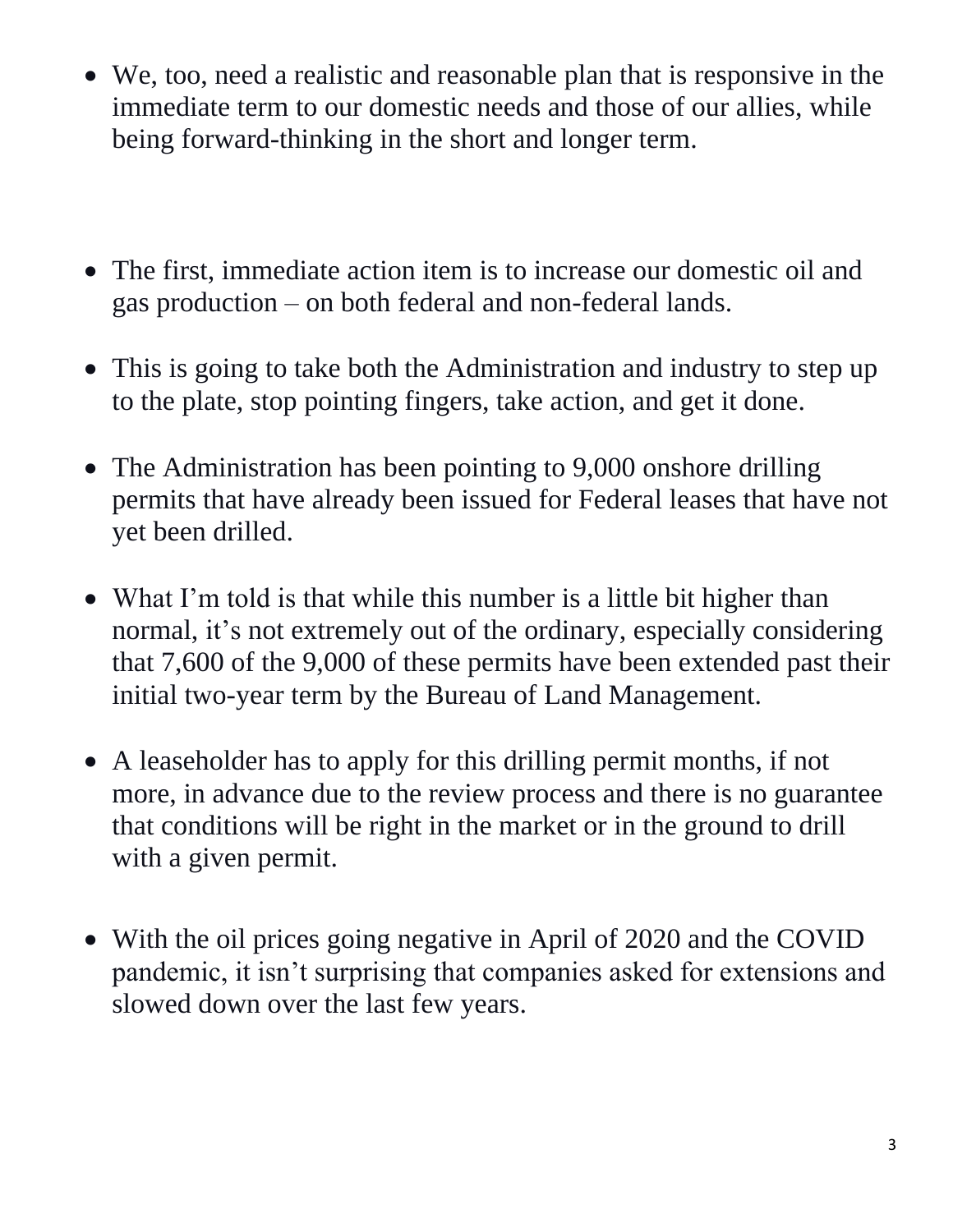- However, as I've said with the leasing pause it is well past time for the pause to end - for well drillers and the Administration to move forward.
- So yes, I'm calling on industry and the shareholders to invest and put production before profits. We need you to ramp up on those existing leases and with those existing permits because that's the fastest thing we can do.
- But industry also needs signals from the Administration that they will support oil and gas development and production.
- That includes taking concrete steps like working on a new five-year plan for the Gulf of Mexico since we know the current plan expires at the end of June.
- The Administration's failure to act on the five-year plan, combined with a failure to appeal the vacated lease sale, means that we're almost certainly looking at no offshore lease sales until sometime next year, to say nothing about the failure to hold onshore sales.
- The fact of the matter is, Gulf oil is the heaviest we produce and our refineries are well calibrated for it.
- It makes no sense at all to me that the decision was made by Interior to not appeal a ruling throwing out the largest Gulf lease sale, particularly when that decision was made several days after Russia invaded Ukraine.
- We cannot take a short-sighted approach that pretends two years without lease sales will have no impact on our domestic oil and gas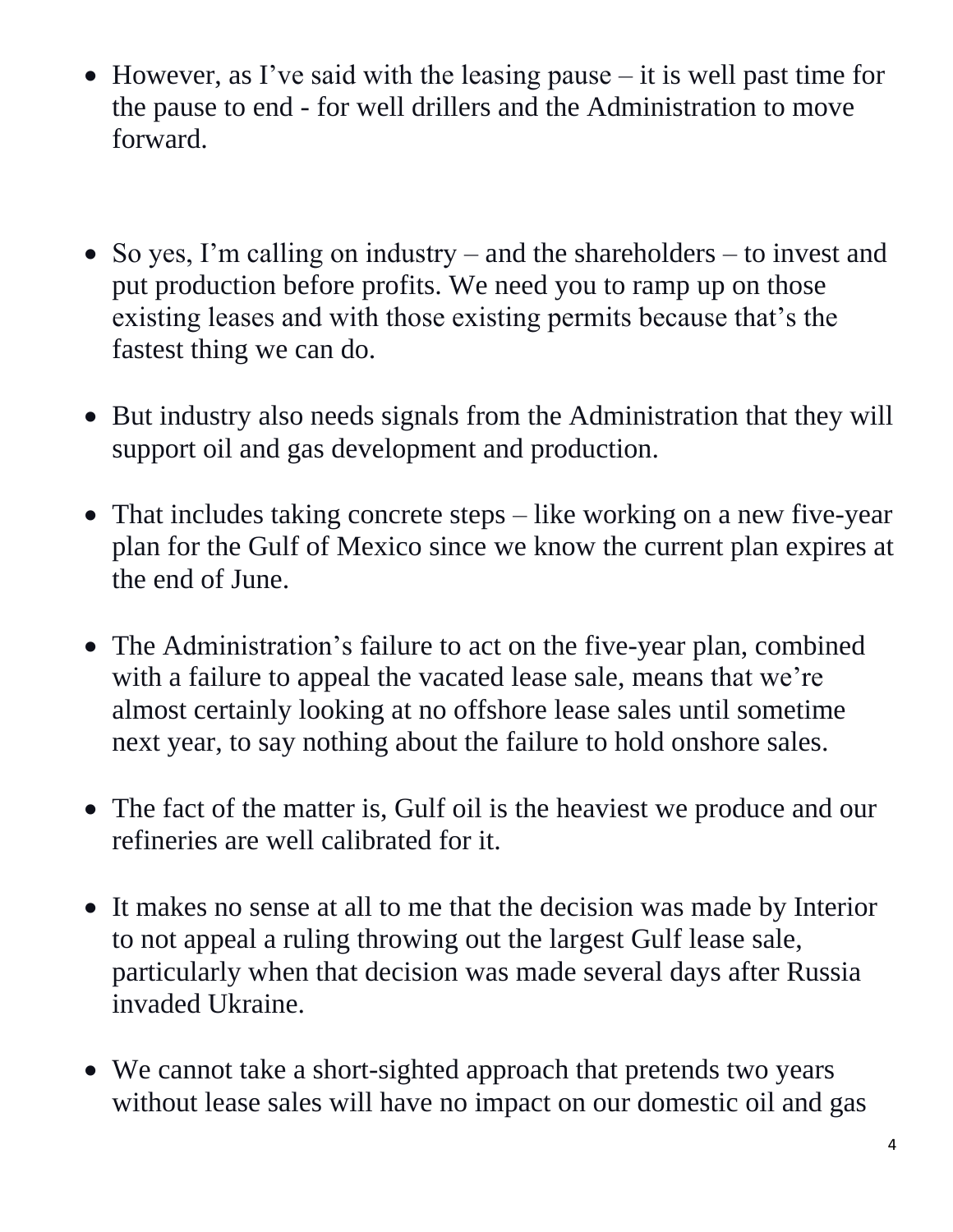production – just because the brunt of the production impact from lack of leasing hasn't hit yet doesn't mean we can ignore it.

- We also need to make sure that the infrastructure we need to get product to market is able to get built. That means pipelines and export terminals and supporting the corresponding infrastructure buildout in Europe and elsewhere.
- And I know some might bristle at investing in fossil fuel infrastructure as a long-term asset.
- But let me tell you the Mountain Valley Pipeline could be completed in 4 months if it was finally given the green light. And I've got legislation ready that would do just that.
- That would add 2 bcf per day into the market for domestic use and for export ahead of next winter, when we'll all need it most.
- It would help get prices down, and it would help reduce emissions allowing for utilities to continue to transition.
- And long term, it's a 42-inch pipe that can be sleeved and used for hydrogen in the future without building yet another pipeline.
- It's not locking us into a fossilized version of the past it's infrastructure that's flexible.
- It's a total no-brainer to me, we just need to get out of our own way.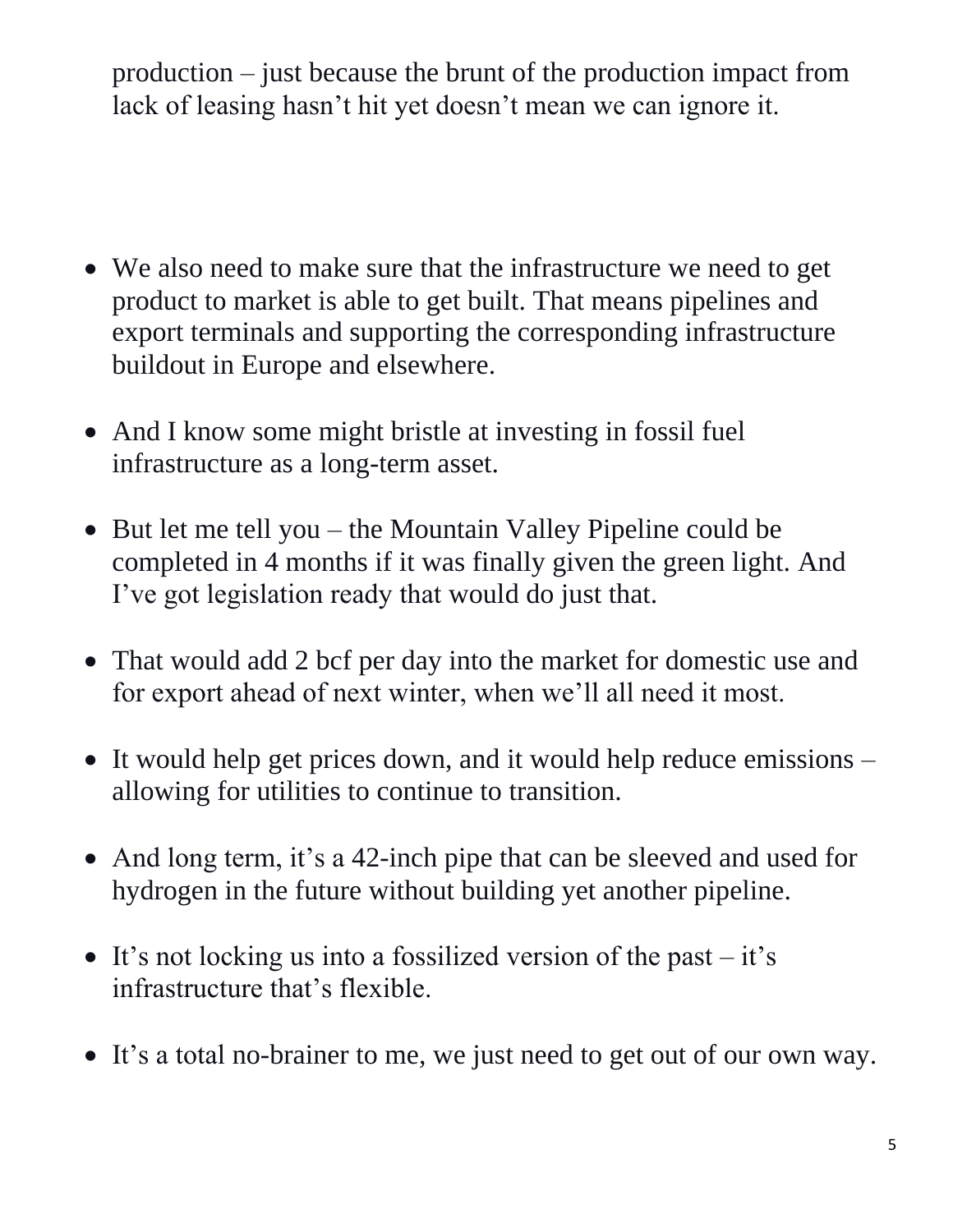- We've also need to be supporting our allies and partner nations, who don't have the LNG hubs, pipelines, and terminals they need to get natural gas to end-users without relying on Russia.
- That's a real problem as the European Union is heavily dependent on Russian energy, which accounts for 38 percent of its natural gas and 30 percent of its oil consumption.
- We need to keep that back of mind as we look ahead to, and more importantly, start planning for next winter.
- But this problem is not limited to natural gas or oil.
- In fact, while we're properly focused on Russia, we also need to be thinking about our long game.
- We also rely on Russia for a significant portion of our nuclear fuels and some of our minerals, notably titanium and palladium.
- And our reliance on critical minerals and materials produced in China and other nations hampers broader energy security and climate goals.
- These minerals are subject to price volatility, just like oil and gas. Just a few days ago nickel, which is used in many energy applications including batteries, skyrocketed to over \$100,000 a metric ton and lithium prices are also up.
- In fact, right now a nickel is worth more than a dime, based on metals included.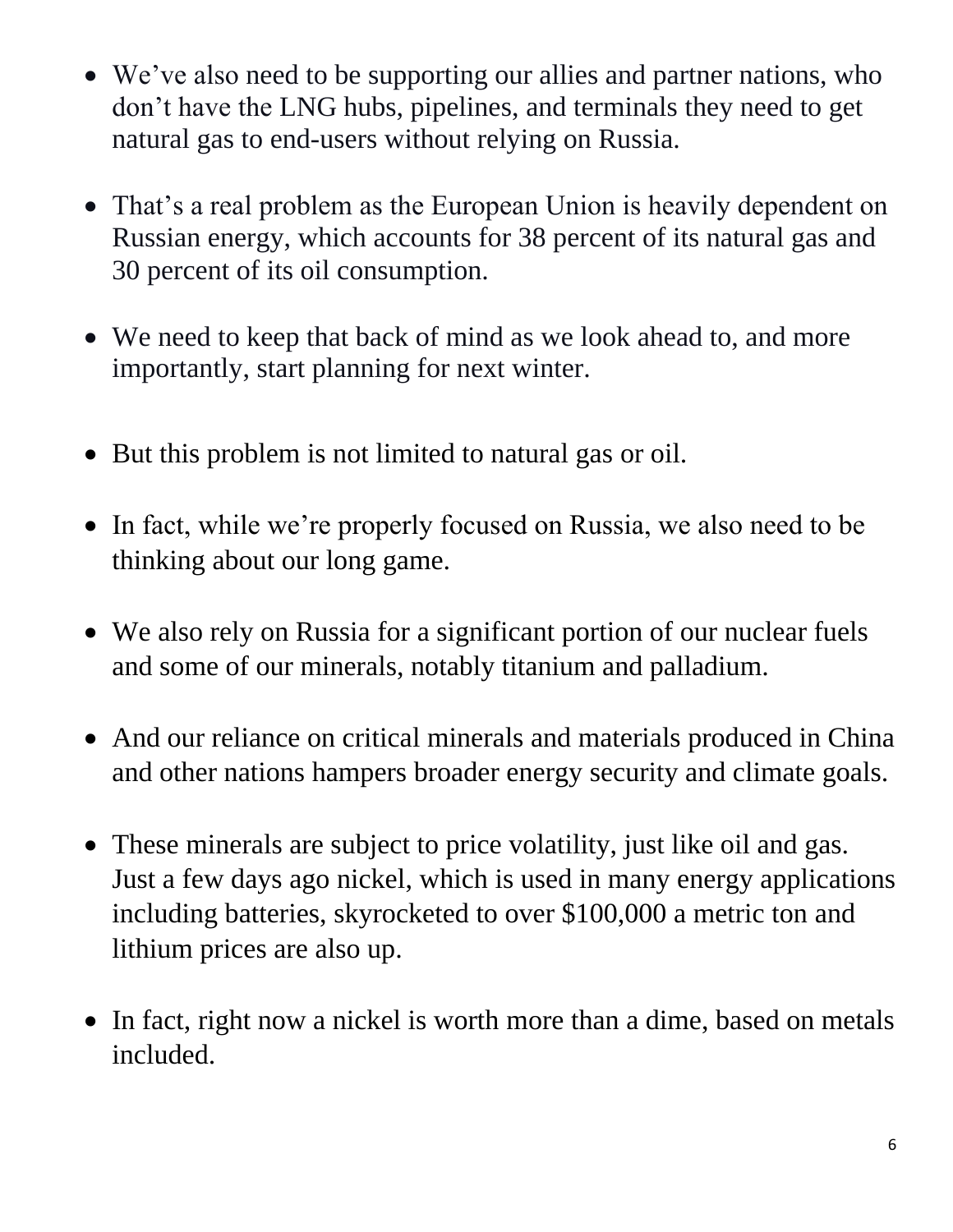- And, the mining and refining of these minerals is extremely geographically concentrated – much more than oil and gas.
- I've heard calls for EVs as an answer for how we pivot away from oil.
- I feel very strongly that it would be a major mistake to allow us to end up in the same situation where those minerals are weaponized against us, not just for our clean energy technologies, but also for our satellites, cell phones, and more.
- That's in part why I've been such a big advocate for hydrogen, which we can produce right here at home with CCUS, nuclear, or renewables.
- I want to see State and the Department of Energy work together to establish bilateral and multilateral agreements with reliable countries that produce critical minerals.
- Additionally the Department of the Interior needs to prioritize the USGS's critical minerals efforts while making sure that the Department's role in permitting new mining **helps** facilitate that process rather than throwing up roadblocks.
- Now, let me close by making it clear that I am not saying to hell with our climate goals.
- These actions are not all mutually exclusive.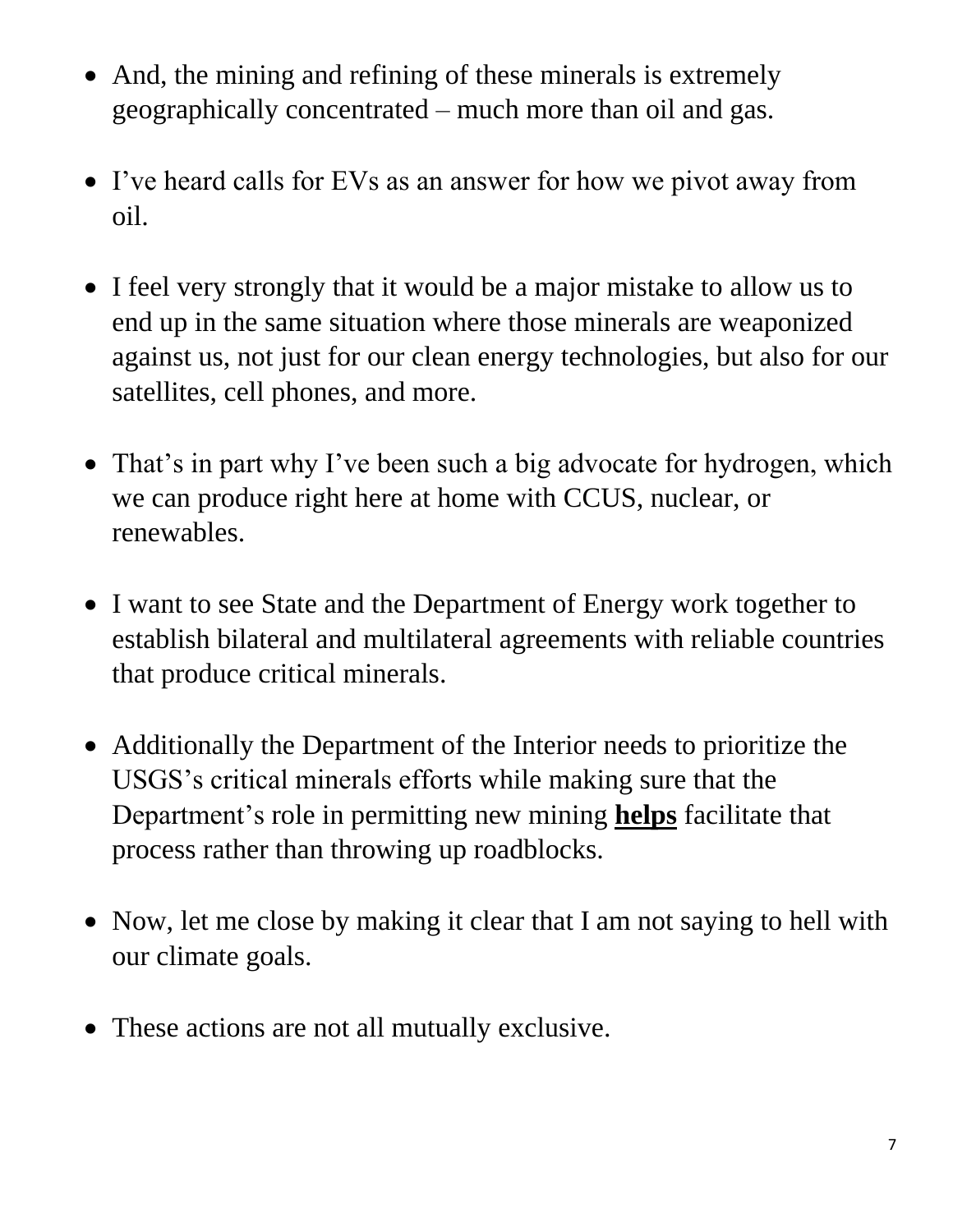- I am a firm believer in an all-of-the-above energy mix, and that we can and should be leading the world through innovation.
- We need to get the robust funding out the door that we included in the Energy Act and the Bipartisan Infrastructure Bill for research, development, and commercialization in the areas of CCUS, advanced nuclear, hydrogen, transmission, renewables, storage, advanced materials, and other energy technologies to meet our emission goals.
- We must also increase the manufacturing of energy products, including wind turbines, batteries, solar panels, nuclear materials and technology, pipelines with dual compatibility for natural gas and hydrogen, advanced materials, and anything else that will help us and our allies.
- That is a longer term plan, and one that Congress has clearly supported through these two historic pieces of legislation.
- And as the energy transition continues, we must be eyes wide open and responsive to solving the problems before us today, while working towards the vision we have for our future and doing our best to solve these problems before they are used as weapons against us or our allies.
- Finally, as we boost production here, which we must do, I want the United States to lead in deploying the technology that makes sure our producers have the cleanest gas and barrels of oil possible.
- So I appreciate our witnesses for being here today to talk about this critically important issues, and look forward to this discussion about